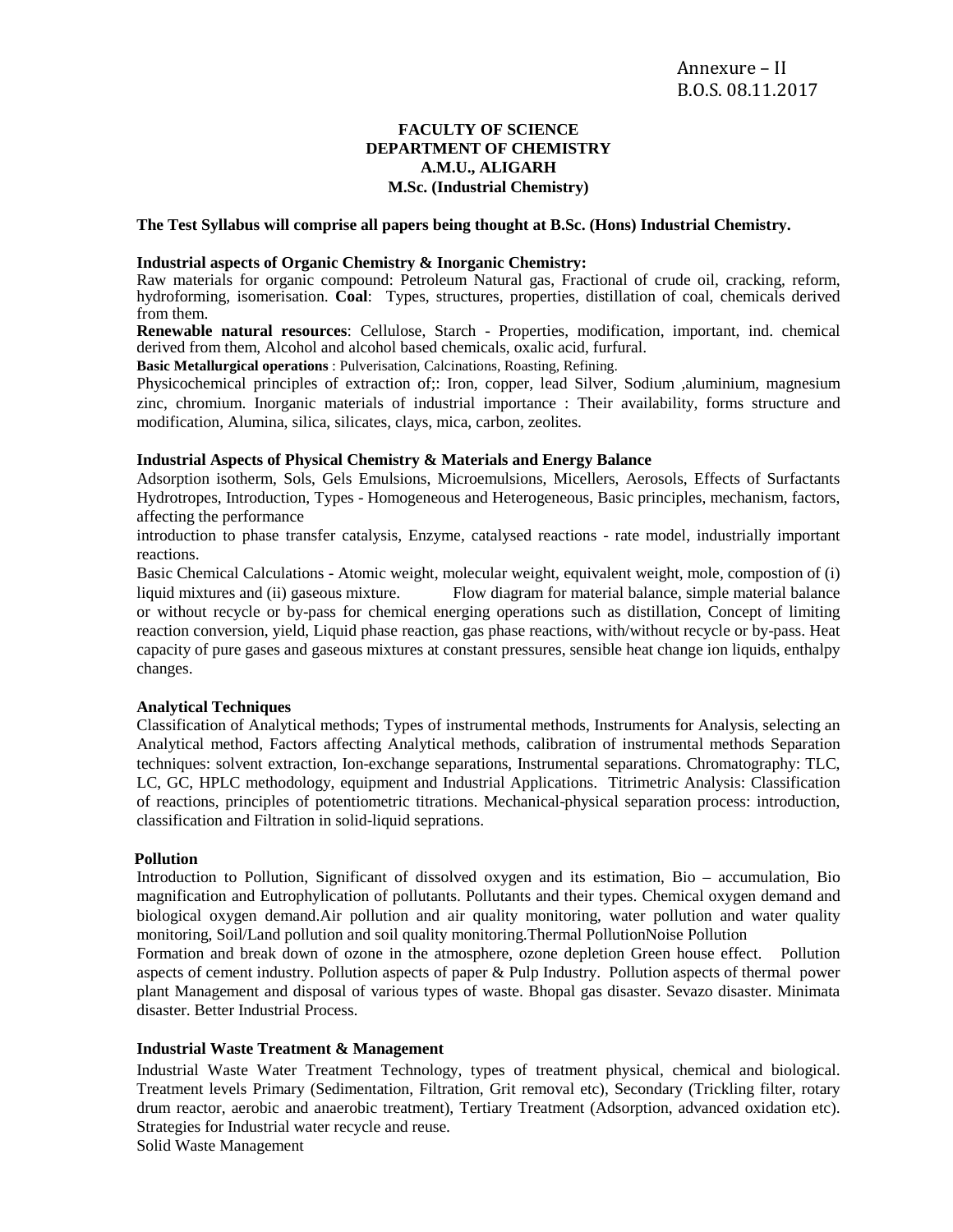Types of waste, management of solid waste, treatment and disposal of non-hazardous solid waste (landfills, scrubbing, flue gas cleaning, incineration, heat drying, wet oxidation, biodegradation etc), treatment of hazardous waste, E-waste treatment.

## **Industrial Pharmaceuticals**

Pharmaceuticals Chemistry **–** Introduction **–** nature and sources of drugs**–**Study of drugs- classification and nomenclature of drugs- Mechanism of drug action and metabolism of drugs.Clinical Chemistry \_ determination of sugar in serum- estmation of glucose in urine- detection of cholesterol in urine **–** detection of dibetes- estimation of hemoglobin- red cell count. Causes of common diseases and their treatment by drugs Insect borne, air- borne and water borne diseases- disorder of digestive system-diseases of respiratory system- disorder of nervous system.

### **Elementary Spectroscopy**

**Mass Spectrscopy:** basic principal of mass spectrum- molecular peak **–** base peak- isotopic peak-meta stable peak **–** factors influencing the fragmentation **–** nitrogen rule - ring rule determination of molecular formulate with examples **–** instrumentation.

**Infra red spectroscopy :** molecular vibration- **Hooke's law –**vibration frequencies **–** factors affecting vibration frequencies- instrumentation **–** block diagram- source **–** monochormator **–** cell sampling echiquesdetector recorders- solvent shift

**NMR spectroscopy :** Principle of nuclear magnetic Resonance- basic instrumentation- shielding mechanism **–** chemical shift- number of signals-spin- spin coupling and coupling constant **–** splitting of signals.

**Ultraviolet Visible Spectroscopy** : Lambert Beer's Law, Types of transitions and types of bands, concept of chromophores and auxochromes, calculation of wavelength maximum based on Woodward Fieser rule, Fluorescence and phosphorescence.

### **Agrichemicals**

**Introduction:** General introduction to Agrichemicals. Introduction and types of pesticides. Stomach poisons, contact poisons, systemic poisons, fumigants. **Insecticides:** Synthesis and manufacture, mode of action and uses of insecticides in the following classes: Inorganic insecticides (acid lead arsenate and calcium arsenate), **Fungicides** General introduction and classification of fungicides. Synthesis and manufacture, mode of action and uses of: Inorganic fungicides (copper sulphate and bordeaux mixture), Organomercuric compounds (ethylmercuric chloride and ceresan-M), Dithiocarbamates (zineb and maneb) and Miscellaneous fungicides (captan and folpet). **Herbicides, Fumigants, Nematicides, Rodenticides and Plant growth regulators** General introduction. Synthesis and uses of the following: Herbicides (2,4-D and MCP), Fumigants (ethylene halides and methyl halides)

**Polymer Science:** Brief history of macromolecular science, general characteristics of polymers in comparison to common organic compounds, some basic definitions (functionality, polymer, polymerization, homopolymer, copolymer terpolymer etc.).Classification of polymers: Natural synthetic, inorganic, organic, thermoplastics, thermosets, glasses, elastomers, fibres, commodity engineering, speciality, linear, branched, cross-linked copolymers (random, alternative, block and graft), tacticity (isotactic, and atactic polymers), crystallinity (crystalline, semi-crystalline and amorphous polymers. Addition polymerization (mechanism of free-radical, anionic and cationic polymerization), initiators, inhibitors, retarders, living polymers, condensation polymerization copolymerization, coordination polymerization (bulk, suspension, emulsion, solution).

Average molecular weight, number - average and weight-average molecular weights, sedimentation and viscosity average, molecular weights, practical significance of molecular weight and molecular weight distribution, size of polymer molecules, determination, of molecular weight (viscosity, osmometry, light scattering).

## **PETROCHEMICALS**

Origin and formation of Petroleum, Petroleum Reserves and Deposits, Composition of crude oil, Nonhydrocarbon components in Petroleum, Asphltenes and Resins.

Characterization of crude oil: TBP and ASTM distillation, Classification by chemical composition, Correlation Index, Density, API gravity, Viscosity, UOP characterization factor, etc. Physical & Thermal properties of petroleum, Petroleum products and their quality control. Thermal conversion processes: Visbreaking, Delayed Coking, Fluid coking, Flexicoking, etc Catalytic conversion processes: Fluid Catalytic Cracking, RFCC, DCC, Hydrocracking, Hydrotreating Processes, etc.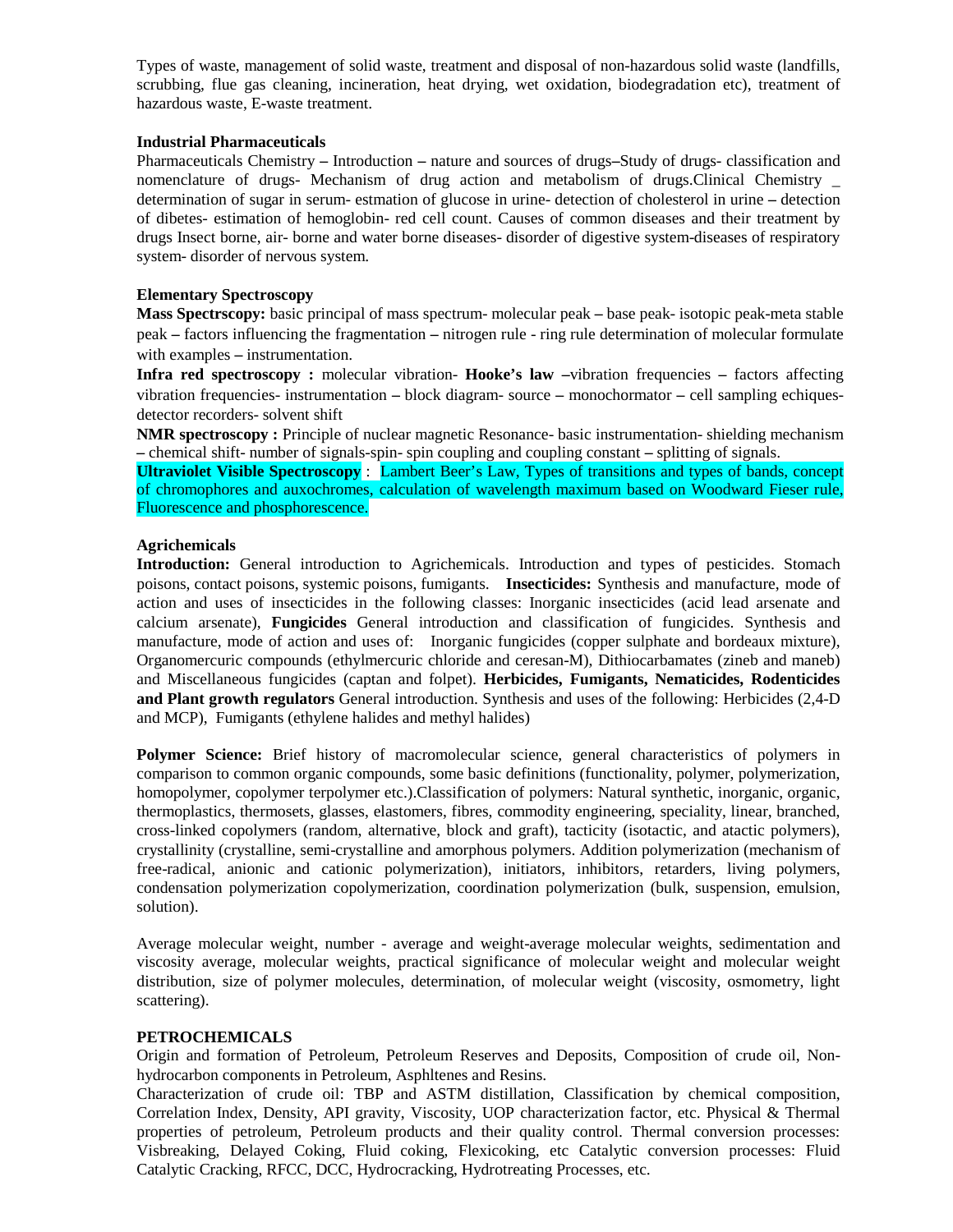Catalytic Reforming, Alkylation, Polymerization, Isomerisation etc. Technology for the production of Methanol, Ethylene oxide, Ethylene glycol and Vinyl Chloride, Acetic acid Technology for the Production of acetone, acrylonitrile, linear alkyl benzene Technology for the production of benzene, toluene, xylines, phenol, styrene Technology for the production of isopropanol, butadiene, isobutene, isobutene Indian Petrochemical Industry: Indian reserves, Indian Refining Scenario, Quality control and Petroleum Distribution, Environmental concern and Emission Norms, Refinery waste Disposal Practices.

### Inorganic Chemistry

Idea of de Broglie matter waves, Heisenberg uncertainty principle, atomic orbitals, Schrodinger wave equation, significance of  $\Psi$  and  $\Psi^2$ , quantum numbers, radial and angular wave functions and probability distribution curves, shapes of s, p, d orbitals. Aufbau and Pauli exclusion principles, Hund's multiplicity rule. Electronic configurations of the elements. Atomic and ionic radii, ionization energy, electron affinity and electronegativity definition, effective nuclear charge, methods of determination or evaluation, trends in periodic table and applications in predicting and explaining the chemical behaviour. Lattice energy and Born-Haber cycle, solvation energy and solubility of ionic solids, polarizing power and polarisability of ions, Fajan's rule, Metallic bond-free electron, valence bond and band theories

Chemical properties of the noble gases, chemistry of xenon, structure and bonding in xenon compounds Electronic structure, oxidation states and ionic radii and lanthanide contraction, complex formation, occurrence and isolation, lanthanide compounds. Comparative study

Arrhenius, Bronsted-Lowry, the Lux-Flood, solvent system and Lewis concepts of acids and bases Classification of acids and bases as hard and soft, Pearson's HSAB concept, acid-base strength and hardness and softness, Symbiosis, theoretical basis of hardness and softness, elecctronegativity and hardness and softness. Physical properties of a solvent, types of solvents and their general characteristics, reaction in nonaqueous solvents with reference to liquid  $NH_3$  and liquid  $SO_2$ 

## **Organic Chemistry**

Hybridization and its effect on bond length and bond angles, bond energy, localized and delocalized chemical bond, inductive, resonance, hyperconjugation, hydrogen bonding, van der Waals interactions Homolytic and heterolytic bond breaking. Types of reagents-electrophiles and nucleophiles, Types of organic reactions. Energy considerations. Reactive intermediates-carbocations, carbanions, free radicals, carbenes, arynes and nitrenes (with examples). Assigning formal charges in intermediates and other ionic species. Concept of isomerism. Optical isomers, enantiomers and diastereomers, chiral and achiral moecules with two stereogenic centres, absolute configuration, sequences rules,  $D \& L$  and R  $\& S$  systems of nomenclature. Geometrical isomerism - E & Z system of nomenclature, in alkenes oximes and cyclopropane derivative compounds. Alkanes: Methods of formation (with special reference to Wurtz reaction, Kolbe reaction, Corey-House reaction and decarboxylation of carboxylic acids), Mechanism of free radical halogenation of alkanes- orientation, reactivity and selectivity. Methods of formation**,** dehydration of alcohols and dehydrohalogenation of alkyl halides, regioselectivity in alcohol dehydration. The Saytzeff rule, Hofmann elimination, Relative stabilities of alkenes. Chemical reactions-mechanisms involved in hydrogenation, electrophilic and free radical additions.

Markownikoff's rule. Hydroboration-oxidation, oxymercuration-demercuration, epoxidation, ozonolysis, hydration, hydroxylation with KMnO4. classification- isolated, conjugated and cumulated dienes. Structure, method of formation and reactions (1,2- and 1,4-additions, Diels-Alder reaction) of butadiene. Mehtods of formation, chemical reactions and acidity of alkynes. Mechanism of electrophilic and nucleophilic addition reaction. Methods of formation by reduciotn of aldehydes, ketones, carboxylic acids and esters. Grignard synthesis: Grignard reagent and its use for synthesis of alcohol. Reactions of alcohols. Distinction between Primary, Secondary and Tertairy alcohols., Oxidative cleavage  $[(Pb(OAc)<sub>4</sub> and (HIO<sub>4</sub>)]$  and Pinacol-Pinacolone rearrangement. Structure of benzene-molecular formula and Kekule structure. Stability and carbon-carbon bond lengths of benzene, resonance structure, MO picture. Aromaticity- the Huckel rule, aromatic ions. Aromatic electrophilic substitutiongeneral pattern of the mechanism, role of  $σ$ – and  $π$ complexes. Mechanism of nitration, halogenation, sulphonation and Friedel-Craft reactions.